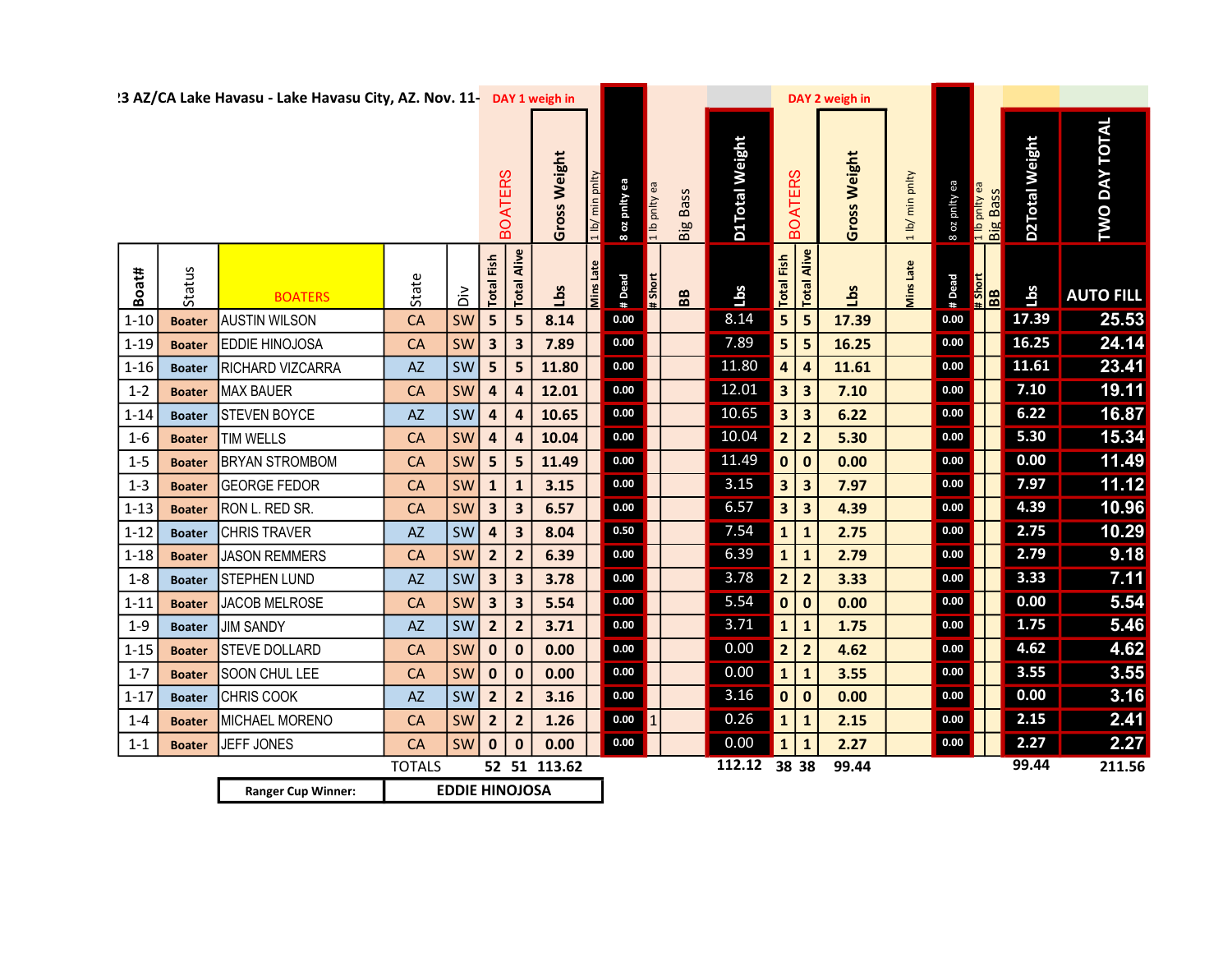|          |               | <b>STATE PRIDE</b>      |           |           |  |       |  |                   |       |       |  |
|----------|---------------|-------------------------|-----------|-----------|--|-------|--|-------------------|-------|-------|--|
|          |               | TOP 4 each state        |           |           |  | Total |  | <b>TEAM TOTAL</b> |       |       |  |
| $1 - 8$  | <b>Boater</b> | <b>STEPHEN LUND</b>     | <b>AZ</b> | <b>SW</b> |  | 7.11  |  |                   |       |       |  |
| $1-16$   | <b>Boater</b> | <b>RICHARD VIZCARRA</b> | <b>AZ</b> | <b>SW</b> |  | 23.41 |  |                   |       |       |  |
| $1 - 14$ | <b>Boater</b> | <b>ISTEVEN BOYCE</b>    | <b>AZ</b> | <b>SW</b> |  | 16.87 |  |                   |       |       |  |
| $1 - 12$ | <b>Boater</b> | <b>CHRIS TRAVER</b>     | <b>AZ</b> | <b>SW</b> |  | 10.29 |  |                   | 57.68 | 26.24 |  |
| $1 - 18$ | <b>Boater</b> | JASON REMMERS           | <b>CA</b> | <b>SW</b> |  | 9.18  |  |                   |       |       |  |
| $1-10$   | <b>Boater</b> | <b>AUSTIN WILSON</b>    | <b>CA</b> | <b>SW</b> |  | 25.53 |  |                   |       |       |  |
| $1 - 4$  | <b>Boater</b> | <b>MICHAEL MORENO</b>   | <b>CA</b> | <b>SW</b> |  | 2.41  |  |                   |       |       |  |
| $1 - 6$  | <b>Boater</b> | <b>TIM WELLS</b>        | <b>CA</b> | <b>SW</b> |  | 15.34 |  |                   | 52.46 | 8.62  |  |
|          |               |                         |           |           |  |       |  |                   |       |       |  |
|          |               |                         |           |           |  |       |  |                   |       |       |  |

| 83.92 |
|-------|
|       |
|       |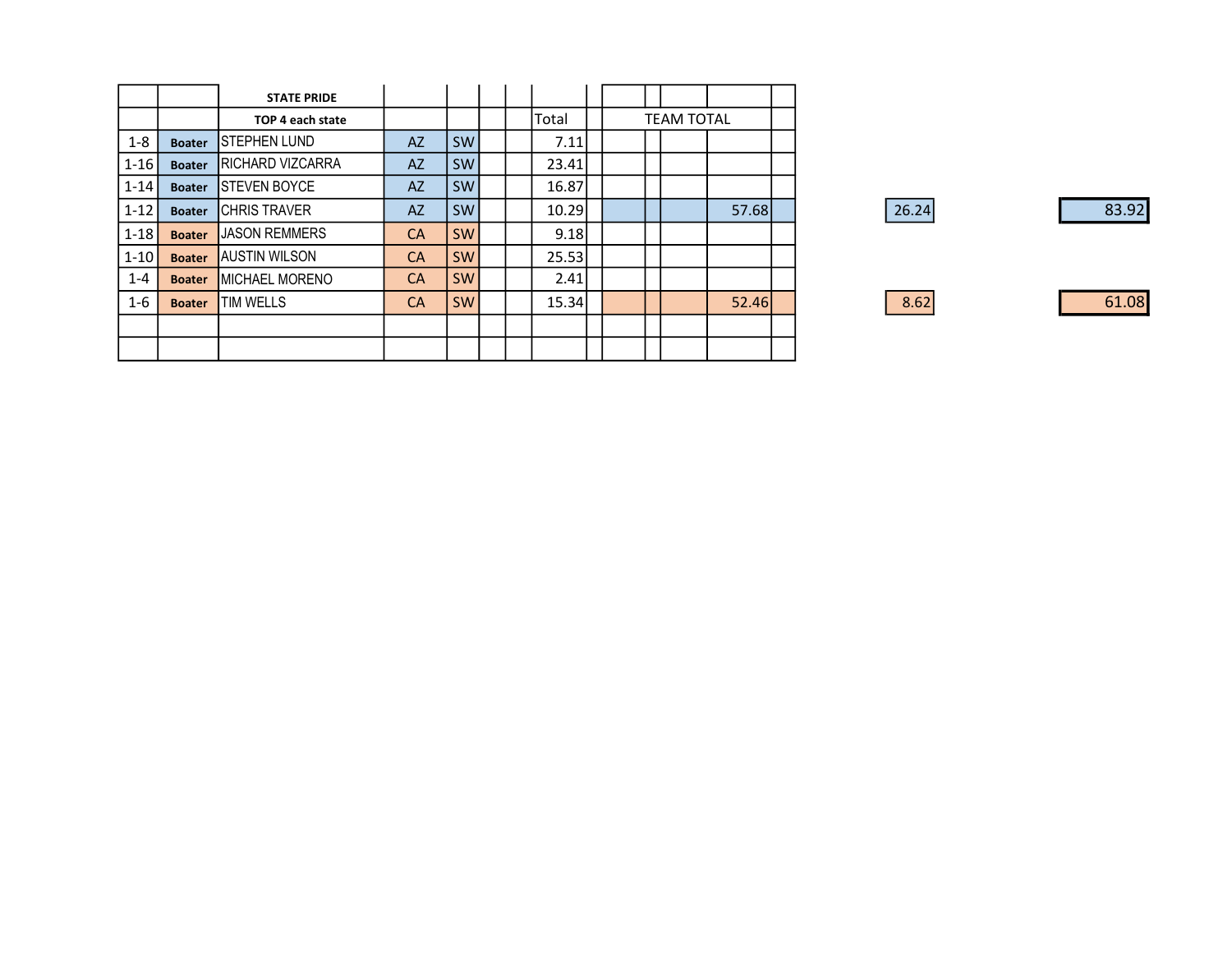| D23 AZ/CA Lake Havasu - Lake Havasu City, AZ. Nov. 11-12 DAY 1 weigh in |          |        |                                     |               |           |                |                         |                 |                                |                                |                 |                 |                |                         | DAY 2 weigh in |                           |              |                              |                       |                      |  |
|-------------------------------------------------------------------------|----------|--------|-------------------------------------|---------------|-----------|----------------|-------------------------|-----------------|--------------------------------|--------------------------------|-----------------|-----------------|----------------|-------------------------|----------------|---------------------------|--------------|------------------------------|-----------------------|----------------------|--|
|                                                                         |          |        |                                     |               |           |                | Co-Anglers              | Weight<br>Gross | $\frac{1}{2}$<br>$\frac{1}{b}$ | 8 oz pnity ea<br>1 lb pnlty ea | <b>Big Bass</b> | D1 Total Weight |                | Co-Anglers              | Gross Weight   | min pnlty<br>$\sqrt{q 1}$ | ee Aqud zo 8 | 1 lb pnity ea<br>Big Bass    | <b>D2Total Weight</b> | <b>TWO DAY TOTAL</b> |  |
| Boat#<br>ដ                                                              | D2Boat#  | Status | <b>CO-ANGLERS</b>                   | State         | òί        | Fish<br>Total  | Alive<br>Total          | <u>aq</u>       | Mins Late                      | #Dead<br>#Short                | B <sub>B</sub>  | <b>B</b>        | Fish<br>Total  | Alive<br>Total          | <b>Sq7</b>     | <b>Ains Late</b>          | #Dead        | $\frac{4 \text{ short}}{BB}$ | Lbs                   | <b>AUTO FILL</b>     |  |
| $1 - 9$                                                                 | $1 - 5$  |        | <b>CoAngler ALDO ACEVEDO</b>        | <b>CA</b>     | SW        | $\overline{2}$ | $\overline{2}$          | 4.24            |                                | 0.00                           |                 | 4.24            | $\overline{a}$ | $\overline{a}$          | 7.45           |                           | 0.00         |                              | 7.45                  | 11.69                |  |
| $1 - 3$                                                                 | $1 - 14$ |        | <b>CoAngler OMAR RAMIREZ-NIEVES</b> | <b>CA</b>     | SW        | 3 <sup>1</sup> | $\overline{\mathbf{3}}$ | 6.66            |                                | 0.00                           |                 | 6.66            | 3 <sup>1</sup> | $\overline{\mathbf{3}}$ | 4.62           |                           | 0.00         |                              | 4.62                  | 11.28                |  |
| $1 - 15$                                                                | $1 - 6$  |        | CoAngler JESSE PARKS                | <b>AZ</b>     | SW        | 3.             | $\overline{3}$          | 5.26            |                                | 0.00                           |                 | 5.26            | 2              | $\overline{2}$          | 4.24           |                           | 0.00         |                              | 4.24                  | 9.50                 |  |
| $1 - 8$                                                                 | $1 - 7$  |        | <b>CoAngler KEVIN MELFORD</b>       | <b>CA</b>     | SW        | $\mathbf{1}$   | $\mathbf{1}$            | 5.03            |                                | 0.00                           |                 | 5.03            | 2              | $\overline{2}$          | 3.96           |                           | 0.00         |                              | 3.96                  | 8.99                 |  |
| $1 - 17$                                                                | $1 - 15$ |        | <b>CoAngler DOUG ENGH</b>           | <b>CA</b>     | SW        | $2^{\circ}$    | $\overline{2}$          | 4.39            |                                | 0.00                           |                 | 4.39            | $\overline{2}$ | $\overline{2}$          | 4.21           |                           | 0.00         |                              | 4.21                  | 8.60                 |  |
| $1 - 6$                                                                 |          |        | 1-10   CoAngler LOWAY SHAMMAS       | <b>AZ</b>     | SW        | $\mathbf{1}$   | $\mathbf{1}$            | 1.82            |                                | 0.00                           |                 | 1.82            | $\mathbf{3}$   | $\overline{3}$          | 6.43           |                           | 0.00         |                              | 6.43                  | 8.25                 |  |
| $1 - 11$                                                                | $1 - 1$  |        | CoAngler RAY CROWN                  | AZ            | SW        | $\mathbf{3}$   | $\overline{2}$          | 6.40            |                                | 0.50                           |                 | 5.90            | $\mathbf{0}$   | $\mathbf 0$             | 0.00           |                           | 0.00         |                              | 0.00                  | 5.90                 |  |
| $1 - 19$                                                                |          |        | 1-13   CoAngler JAMES FISHER        | AZ            | <b>SW</b> | $\overline{2}$ | $\overline{2}$          | 2.46            |                                | 0.00                           |                 | 2.46            | 2 <sup>2</sup> | $\overline{2}$          | 3.11           |                           | 0.00         |                              | 3.11                  | 5.57                 |  |
| $1 - 1$                                                                 | $1 - 9$  |        | <b>CoAngler</b> DEANNA MORENO       | <b>CA</b>     | SW        | $\mathbf{1}$   | $\mathbf{1}$            | 2.02            |                                | 0.00                           |                 | 2.02            | $\mathbf{1}$   | $\mathbf{1}$            | 2.90           |                           | 0.00         |                              | 2.90                  | 4.92                 |  |
| $1 - 10$                                                                | $1 - 3$  |        | CoAngler JARON KITCHEN              | $\mathsf{AZ}$ | SW        | $\mathbf{0}$   | $\mathbf 0$             | 0.00            |                                | 0.00                           |                 | 0.00            | 2 <sup>2</sup> | $\overline{2}$          | 4.86           |                           | 0.00         |                              | 4.86                  | 4.86                 |  |
| $1 - 14$                                                                | $1 - 8$  |        | <b>CoAngler</b> WARREN MCGAHA       | <b>CA</b>     | SW        | $\mathbf{1}$   | $\mathbf{1}$            | 3.56            |                                | 0.00                           |                 | 3.56            | $\overline{0}$ | $\mathbf 0$             | 0.00           |                           | 0.00         |                              | 0.00                  | 3.56                 |  |
| $1 - 2$                                                                 | $1 - 4$  |        | <b>CoAngler</b> ROBIN OH            | <b>CA</b>     | SW        | $\mathbf{0}$   | $\mathbf 0$             | 0.00            |                                | 0.00                           |                 | 0.00            | $2^{\circ}$    | $\overline{2}$          | 3.44           |                           | 0.00         |                              | 3.44                  | 3.44                 |  |
| $1-5$                                                                   | $1 - 2$  |        | CoAngler CHRIS BATTERSHELL          | <b>AZ</b>     | SW        | $\mathbf{0}$   | $\overline{0}$          | 0.00            |                                | 0.00                           |                 | 0.00            | $\overline{2}$ | $\overline{2}$          | 2.92           |                           | 0.00         |                              | 2.92                  | 2.92                 |  |
| $1 - 7$                                                                 | $1 - 12$ |        | <b>CoAngler COLE TAYLOR</b>         | <b>CA</b>     | SW        | $\mathbf 0$    | $\mathbf 0$             | 0.00            |                                | 0.00                           |                 | 0.00            | $\mathbf{1}$   | $\mathbf{1}$            | 2.63           |                           | 0.00         |                              | 2.63                  | 2.63                 |  |
| $1 - 4$                                                                 |          |        | 1-14 CoAngler MARK SERRANO          | <b>CA</b>     | SW        | $\overline{0}$ | $\overline{0}$          | 0.00            |                                | 0.00                           |                 | 0.00            | $1\vert$       | $\mathbf{1}$            | 2.55           |                           | 0.00         |                              | 2.55                  | 2.55                 |  |
|                                                                         |          |        | 1-16 1-11   CoAngler DAVE MCEWEN    | <b>CA</b>     | SW        | $\mathbf{1}$   | $\mathbf{1}$            | 1.75            |                                | 0.00                           |                 | 1.75            | 0 0            |                         | 0.00           |                           | 0.00         |                              | 0.00                  | 1.75                 |  |
|                                                                         |          |        | 1-13 1-16 CoAngler ANDY MORITA      | <b>CA</b>     | SW        | $\mathbf{0}$   | $\overline{0}$          | 0.00            |                                | 0.00                           |                 | 0.00            | $\mathbf{1}$   | $\mathbf{1}$            | 1.49           |                           | 0.00         |                              | 1.49                  | 1.49                 |  |
|                                                                         |          |        | 1-12 1-18   CoAngler PAUL HOWARD    | <b>CA</b>     | SW        | $\mathbf{0}$   | $\mathbf 0$             | 0.00            |                                | 0.00                           |                 | 0.00            | 0 0            |                         | 0.00           |                           | 0.00         |                              | 0.00                  | 0.00                 |  |
|                                                                         |          |        | 1-18 1-19   CoAngler JASON BROOKE   | <b>CA</b>     | SW        | $\mathbf{0}$   | $\mathbf 0$             | 0.00            |                                | 0.00                           |                 | 0.00            | $\mathbf{0}$   | $\overline{0}$          | 0.00           |                           | 0.00         |                              | 0.00                  | 0.00                 |  |
|                                                                         |          |        |                                     |               |           |                | 20 19                   | 43.59 0 0.50    |                                |                                |                 | 43.09           | 28 28          |                         | 54.81          |                           | 0.00         |                              | 54.81                 | 97.90                |  |